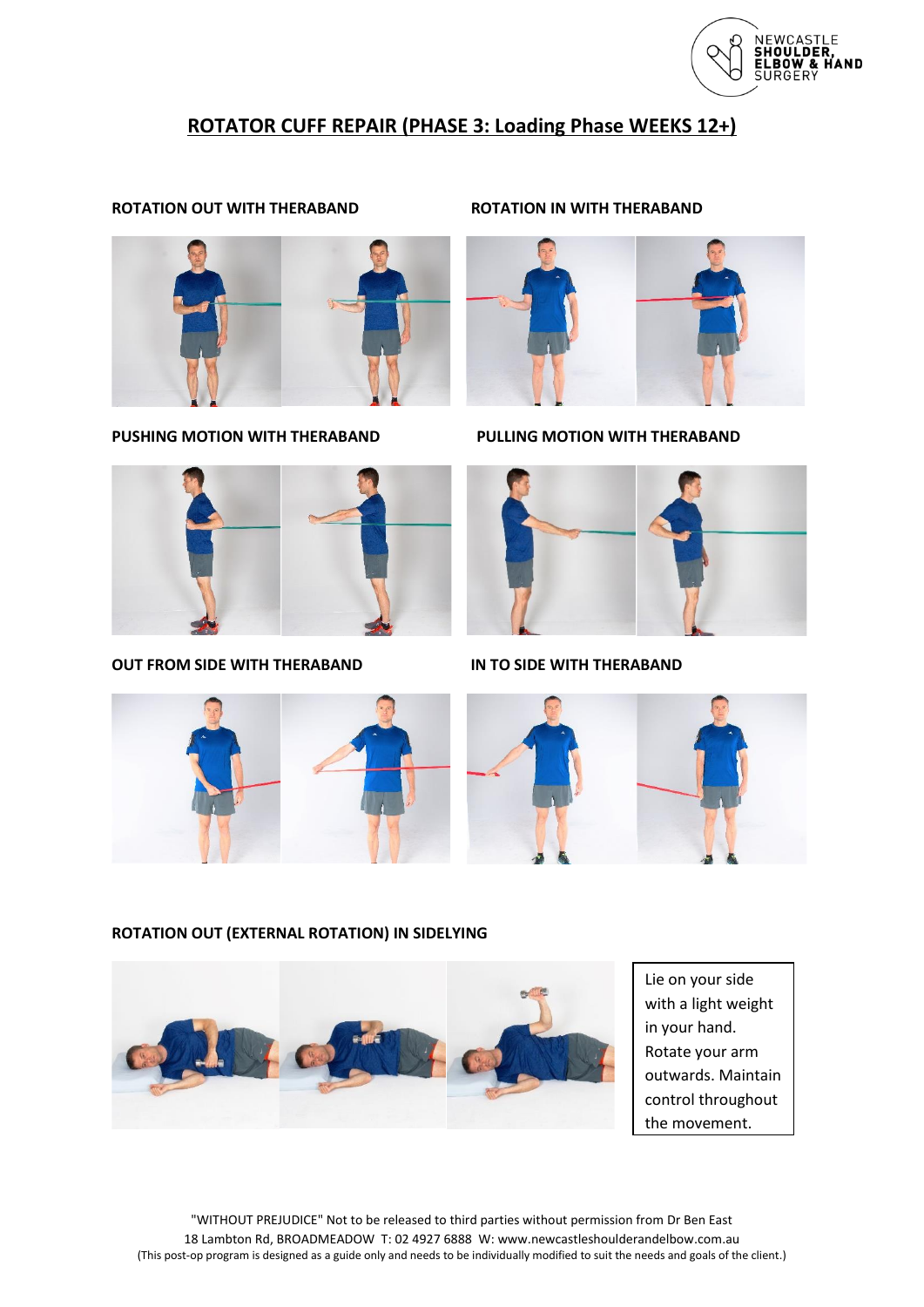

### **EXTERNAL ROTATION IN SUPPORTED ABDUCTION & SCAPTION**



Rest your elbow on your knee as shown. Lift your hand towards the ceiling by rotating your shoulder. Start with a light weight. Vary your body position between sets.

## LOWER TRAPEZIUS SEATED LIFT SHOULDER PRESS



Maintain straight elbows. Lift bum off seat by pulling shoulder blades down. Place hands or fists on handles, books or blocks.

# **SHOULDER ABDUCTION WITH WEIGHT SHOULDER FLEXION WITH WEIGHT**







### **REVERSE PUNCH**



Pull hand / weight to arm-pit. Kneel and lean on a stool or chair.

"WITHOUT PREJUDICE" Not to be released to third parties without permission from Dr Ben East 18 Lambton Rd, BROADMEADOW T: 02 4927 6888 W: www.newcastleshoulderandelbow.com.au (This post-op program is designed as a guide only and needs to be individually modified to suit the needs and goals of the client.)